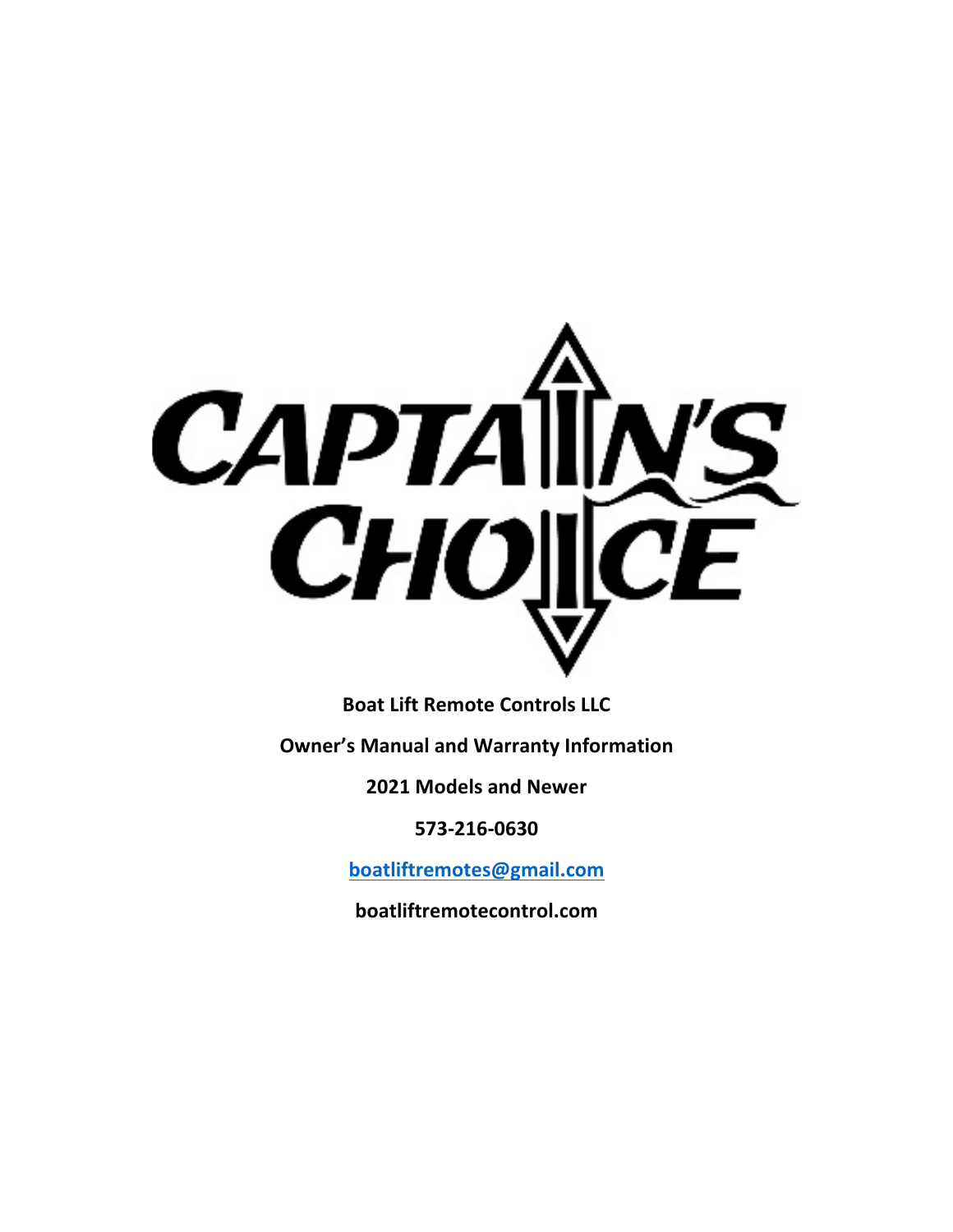

# **Manual Operation**

- **Lowering Lift:** Press LOWER arrow on control unit
- **Raising Lift:** Press RAISE arrow on control unit
- **To Hold:** Press either RAISE or LOWER arrows when lift reaches desired position  **OR** press *STOP* button on remote

**Programming key fobs:** Hold REMOTE PROGRAM button on control board and STOP button on remote together for 5 seconds or until green light blinks rapidly

*\*To clear all remotes programmed to control unit hold REMOTE PROGRAM button for 15 seconds*

**Syncing Phone App:** Download "Captain's Choice" app on smart phone

Open app and press Bluetooth button on control unit, Default PIN: 654321 to connect.

Once connected change PIN # in settings and phone will sync to control unit when in range.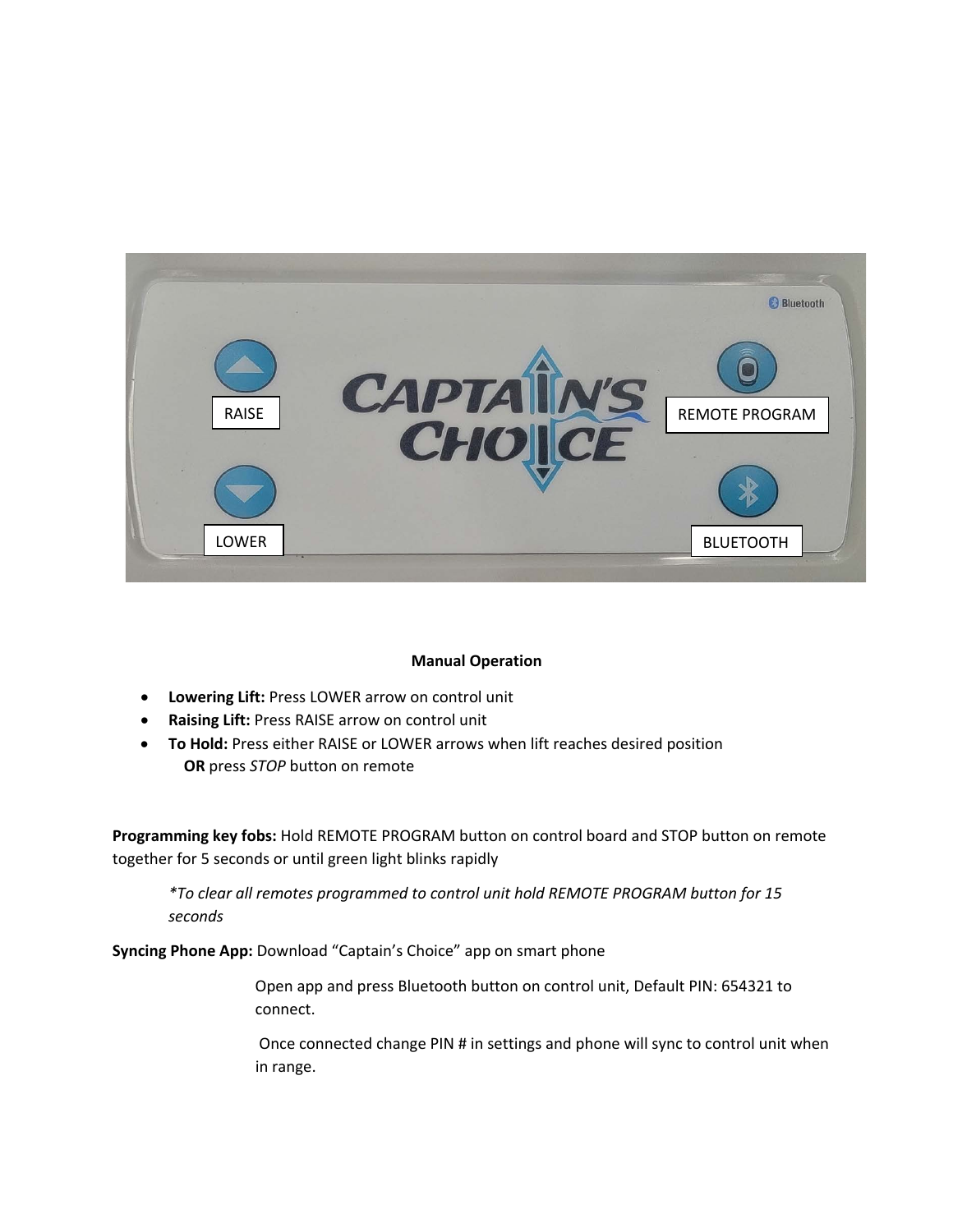## **Remote Operation**

- **Lowering Lift:** Press down arrow (top left button), strobe light will activate
- **Raising Lift:** Press up arrow (top right), strobe light will activate
- **To Hold:** Press *STOP* button on remote  **OR** press up or down arrow on control unit

\*The :30 (seconds), :1:00 (minute) and 1:30 buttons will activate the **RAISE** function for that amount of time to raise lift to a floating position.

*\*\*\* Green light on center of remote will blink rapidly when system makes connection with control unit*



**Remote Transmitter**

The Captain's Choice remote uses Bluetooth to transmit its signal and has a range of 500+ feet depending on the conditions.

It is recommended to keep the remote(s) in a safe place to avoid false triggering. Remotes will typically work from the home or condo so care should be taken if stored in the home.

Your remote transmitter is water tight but caution should be used around the water. A lanyard around your neck is recommended to avoid dropping in the water and false triggering when placed into pockets.

If LED fails to light up on center of remote it is likely the remote will need the battery replaced. To replace battery, remove 4 screws from back cover and open casing. The Captain's Choice remote uses a 3 Volt DC battery, model number CR2032. This battery can be found in most stores that sell consumer electronics.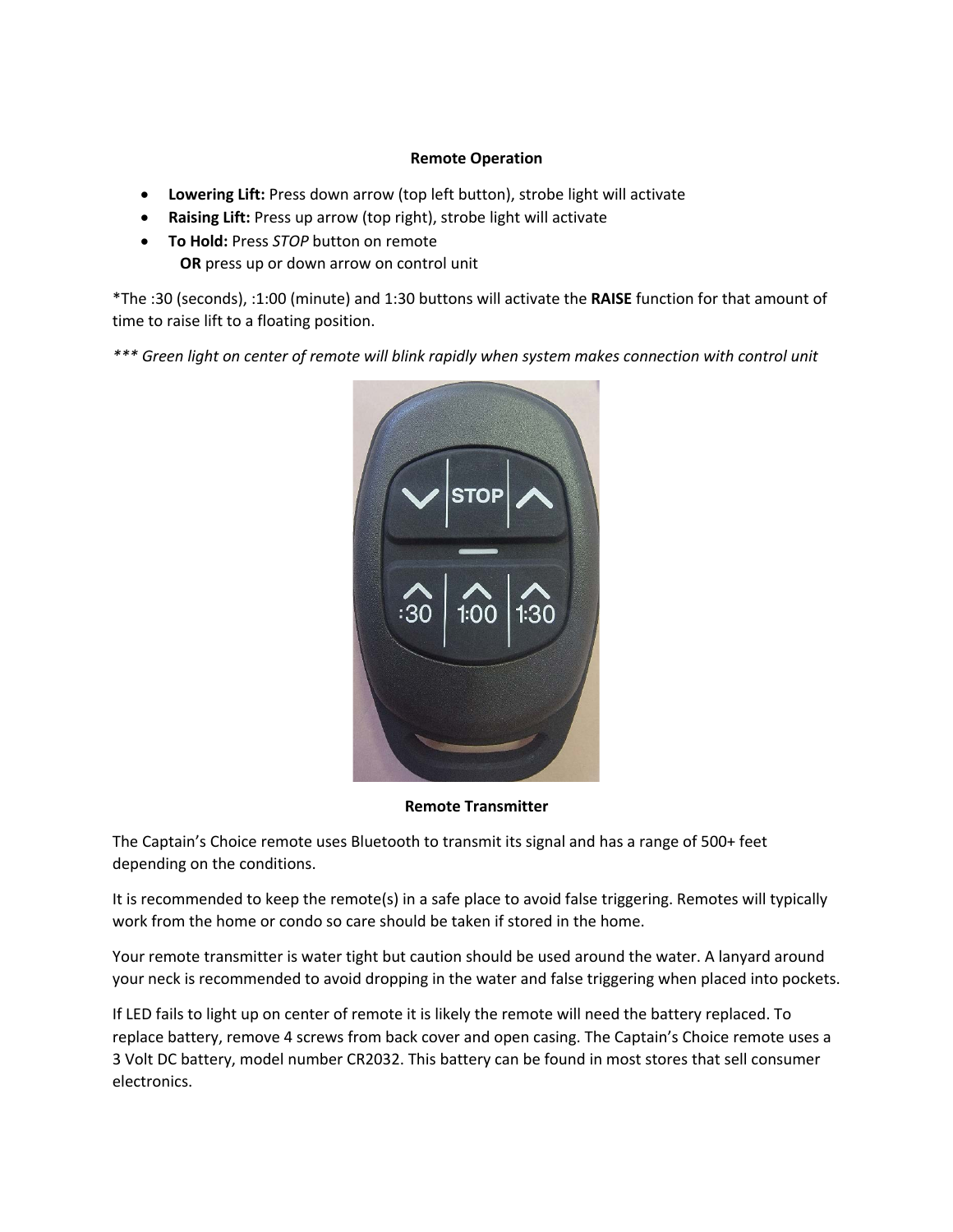# **Maintenance and Tips on Use**

#### **Winter Storage**

It is not necessary to unplug the Captain's Choice when left unattended. False triggering from another remote device is not likely. However, During the winter or when away for an extended period of time it's a good idea to unplug your system. This will help prevent damage from lightning or other unforeseen conditions.

## **GFCI Cord**

The Captain's Choice is equipped with a built in GFCI safety circuit to help prevent from voltage fluctuations that are common on boat docks. Occasionally the Captain's Choice might receive a large enough voltage fluctuation to trip the safety circuit. The GFCI is built in the power cord near the outlet. If the light on the GFCI cord is RED hit the top button to reset the GFCI to restore power.

#### **Indicator Strobe**

The Captain's Choice remote system is equipped with an LED strobe light mounted on the nearest dock post. The strobe light will flash during manual and remote operation to notify you that the lift is either raising or lowering. There is no bulb so the whole housing must be replaced when burnt out. It is NOT recommended to extend strobe wire any further than the nearest post to where the control unit is mounted.

#### **Caution: Never operate your lift when not in view.**

With a range of 500+ feet it is possible for the lift to get triggered from inside of a house or condo leading the owner to believe the system has malfunctioned. It is a good idea to keep the transmitter in a safe place when not in use to avoid false triggering.

#### **Operation**

When raising the boat lift with no boat on it, allow the tanks to just break the surface of the water. This will remove stress on both your dock and lift. This will also minimize the time it takes for the lift to drop when you return.

\*If the lift is raised too high with no boat it will take a long time to drop with no weight to help force the air out of the lift.

NOTE: In rough water the waves can cause the water in the tank to fill up the hoses with water and create an air lock. With no boat on the lift, it will cause the lift to not lower. To correct this turn on the raise function of the lift for 10-15 seconds to clear the hoses of any water. Once cleared the lift will drop.